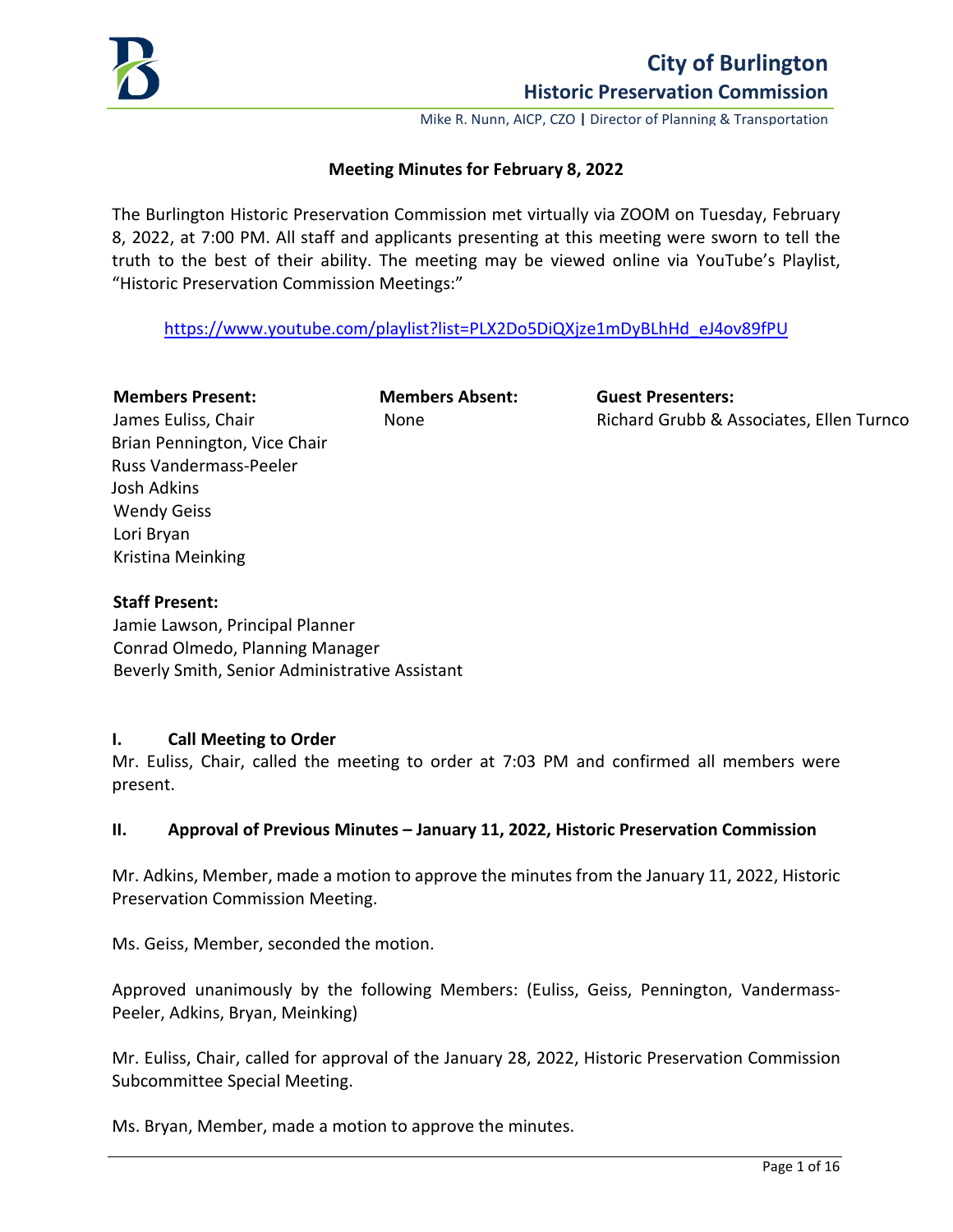Mr. Adkins, Member, seconded the motion.

Approved unanimously by the following Members: (Euliss, Geiss, Pennington, Vandermass-Peeler, Adkins, Bryan, Meinking)

# **III. Applications for Major Certificates of Appropriateness**

**ITEM 1:** HD-22-01 A request by Rachel Blunk for a 12'x18' rear screened porch at 2416 Glencoe Street, PID 140612. The property is located in the Medium Density Residential (MDR) and in the Local Historic Overlay (LHO) District.

Mr. Euliss, Chair, called for Conflicts of Interest and none were received.

Ms. Lawson, Principal Planner, was sworn to tell the truth to best of her ability, and provided a staff report of this item to the Commission and stated that staff recommends approval of the request.

Ms. Blunk, applicant, was sworn to tell the truth to the best of her ability. She described the project plans of a 12' x 18' screened in porch at the rear of the side-gable addition of the house. She reported the porch will be wood frame and painted to match the existing structure, with no changes to the windows, a hipped roof, and an unpainted galvalume metal roof. She reviewed the site plan of the proposed project plans. She reported Preservation North Carolina has approved this request.

Mr. Euliss, Chair, called for public comments.

# **Public Comments:**

Ms. Lawson, Principal Planner, reported no written or emailed public comments have been received. She called for comments from those in attendance and none were given.

Ms. Yvonne Whitley, Public Comment with no address provided, inquired if a new application would be required should the applicant have plans for future additions to the porch.

Ms. Blunk, Applicant, responded at this time there are no plans to add to the proposed project, however, if a future plan is decided, a new application would be submitted.

There were no questions of the Commission.

# **Findings of Fact:**

Mr. Euliss, Chair, read the following Findings of Fact into the record:

- B5-1. The location of a terrace or patio should complement the character of the site and the historic structure.
- B5-2. A terrace or patio should be designed so that it can be built or removed without damage to the historic structure or adjoiningproperties.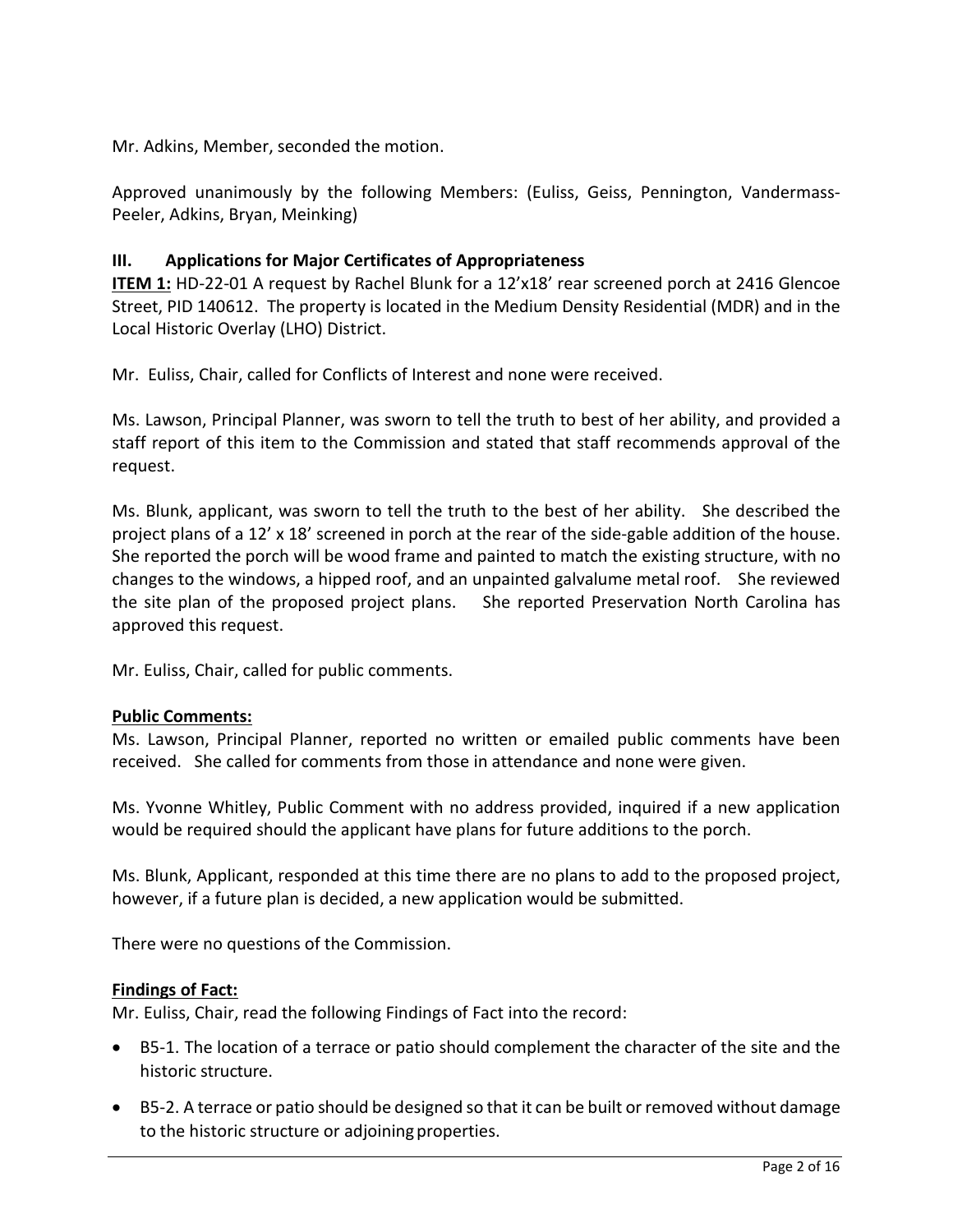- B5-3. Appropriate paving materials are stone, brick, or tile. The choice of materials should complement the adjoining historic structure.
- B5-4. Historic landscape features such as major trees should be retained and protected when a terrace or patio is constructed.
- B5-5. The removal of historic building materials to allow for the construction of a terrace or patio is not allowed in most cases.
- C1-3. Architectural components and details that are not appropriate to the historic character of the structure should not be added. The ownershould nevertry tomake a building look older than it is by using details belonging to a previous period.
- C8-3. The pattern, arrangements, and dimensions of doors and windows on the principal elevations should be retained, unless restoring the appearance of the structure to its original design. On other facades, where not easily visible from the street, new openings should be proportionately the same as existing openings with matching elements. Window and door openings should not be enlarged or reduced to fit stock windows or doors.
- C9-2. Storm windows and doors should blend with the building rather than appear to be tacked on. The shape and general appearance should match the existing window or door as closely as possible. Storm doors should have full view glass with no meeting rails or muntins. Storm windows should have a meeting rail which aligns with the meeting rail of the window to which it is applied.
- C9-3. Raw metal storm window and door frames are not appropriate. The frames should be painted wood or painted or baked enamel finish aluminum.
- C9-4. When possible, interior storm windows are encouraged.
- C11-1. If built as part of the original structure, a porch and all of its features (decks, steps, handrails, balustrades, columns, brackets, spandrels, roofs) should remain in their original state. Porches and steps should not be stripped of any original material or architectural features. If a porch is a later addition, but has become an important part of the building, then the porch and all of its features should be retained.
- C11-2. New materials used to repair porches should match the design and dimensions of the original materials as closely as possible.
- C11-5. No porch should be enclosed if the historic character of the structure would be destroyed; for example, front porches should not be enclosed to create interior spaces. Whenever possible, existing infill should be removed to restore the original appearance.
- C11-8. Porches may be screened if the framing is recessed and the screening is placed behind columns or balustrades. Screening should be designed so that it can be removed without damage to the historic structure.
- C12-1. The placement of color should be appropriate to the architectural style of the structure.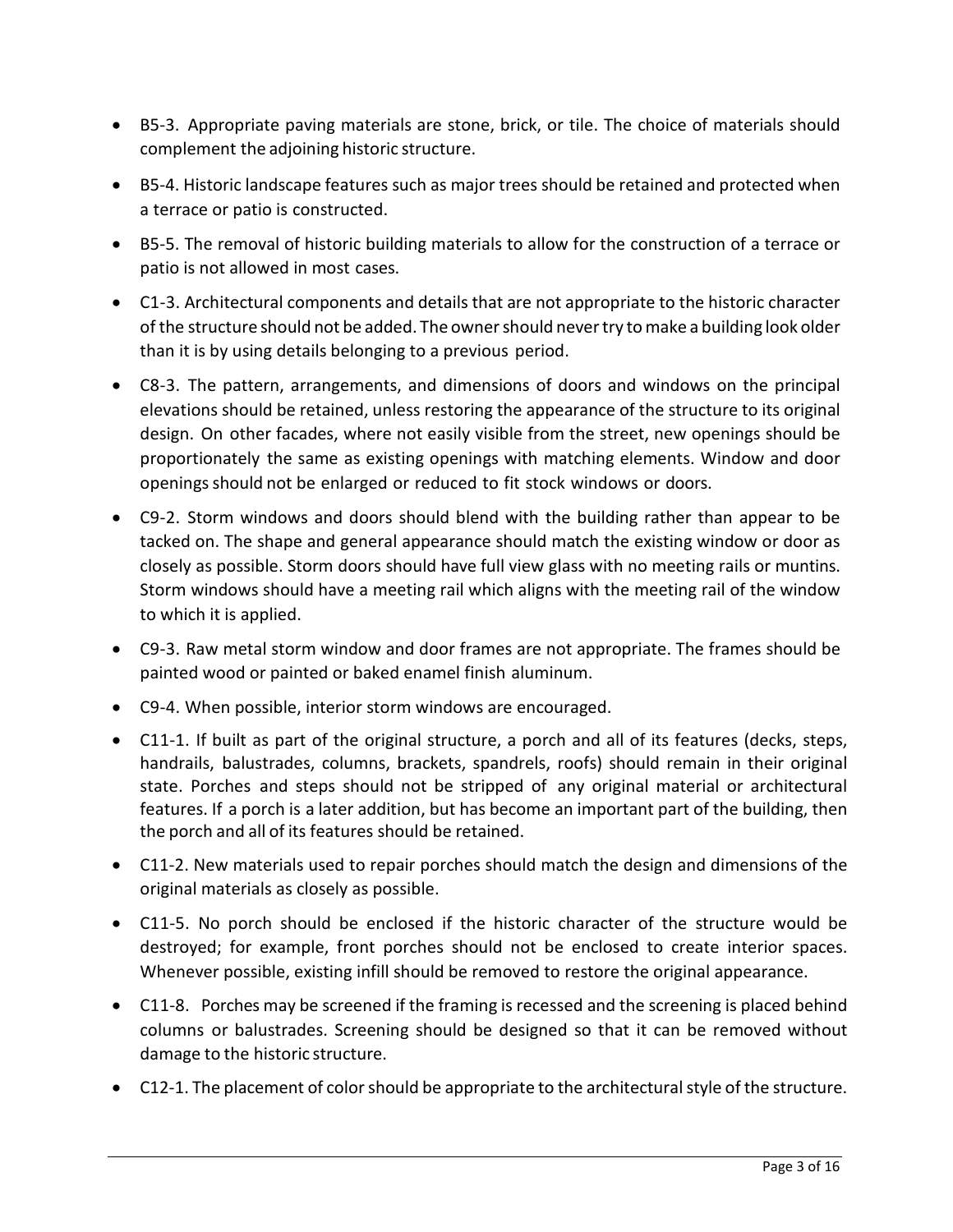Mr. Euliss, Chair, asked if there was any discussion or changes to the Findings of Fact. None were received.

Mr. Pennington, Vice-Chair, made a motion to approve the Findings of Fact.

Ms. Meinking, Member, seconded the motion.

Approved unanimously by the following Members: (Euliss, Pennington, Geiss, Vandermass-Peeler, Adkins, Bryan, Meinking)

### **Motion:**

Ms. Geiss, Member, made a motion to approve the application.

Mr. Vandermass-Peeler, Member, seconded the motion.

Approved unanimously by the following Members: (Euliss, Geiss, Pennington, Vandermass-Peeler, Adkins, Bryan, Meinking)

### **IV. New Business**

### **a: Update for the District Design Standards**

Ms. Lawson, Principal Planner, reported a consultant has been selected to prepare an update to the Local Historic District Design Standards, contract is under review, and standards are expected to be completed in mid-2022.

Ms. Meinking, Member, inquired about the chosen consultant.

Ms. Lawson, Principal Planner, responded Walker Team was selected.

### **V. Other Business**

### **a: Local Historic District Amendment**

Ms. Lawson, Principal Planner, reported the city received a request to amend the Local Historic District (LHO) boundaries, and removal of the following four properties: 1004, 1010, 1016 and 1022 West Davis Street.

Ms. Lawson, Principal Planner, stated this request is a legislative matter to which the Historic Preservation Commission will provide a recommendation, which will move forward to the Planning & Zoning Commission, and ultimately to the City Council. She reported in accordance with the Unified Development Ordinance, Section 3.19.E, an investigation and report was prepared by Richard Grubb & Associates describing the significance of the buildings, structures, features, sites and surroundings, as well as a description of the LHO boundaries will be given by Ms. Ellen Turnco.

Ms. Lawson, Principal Planner, informed the Commission this report was forwarded from the Historic Preservation Commission to the North Carolina Department of Cultural Resources for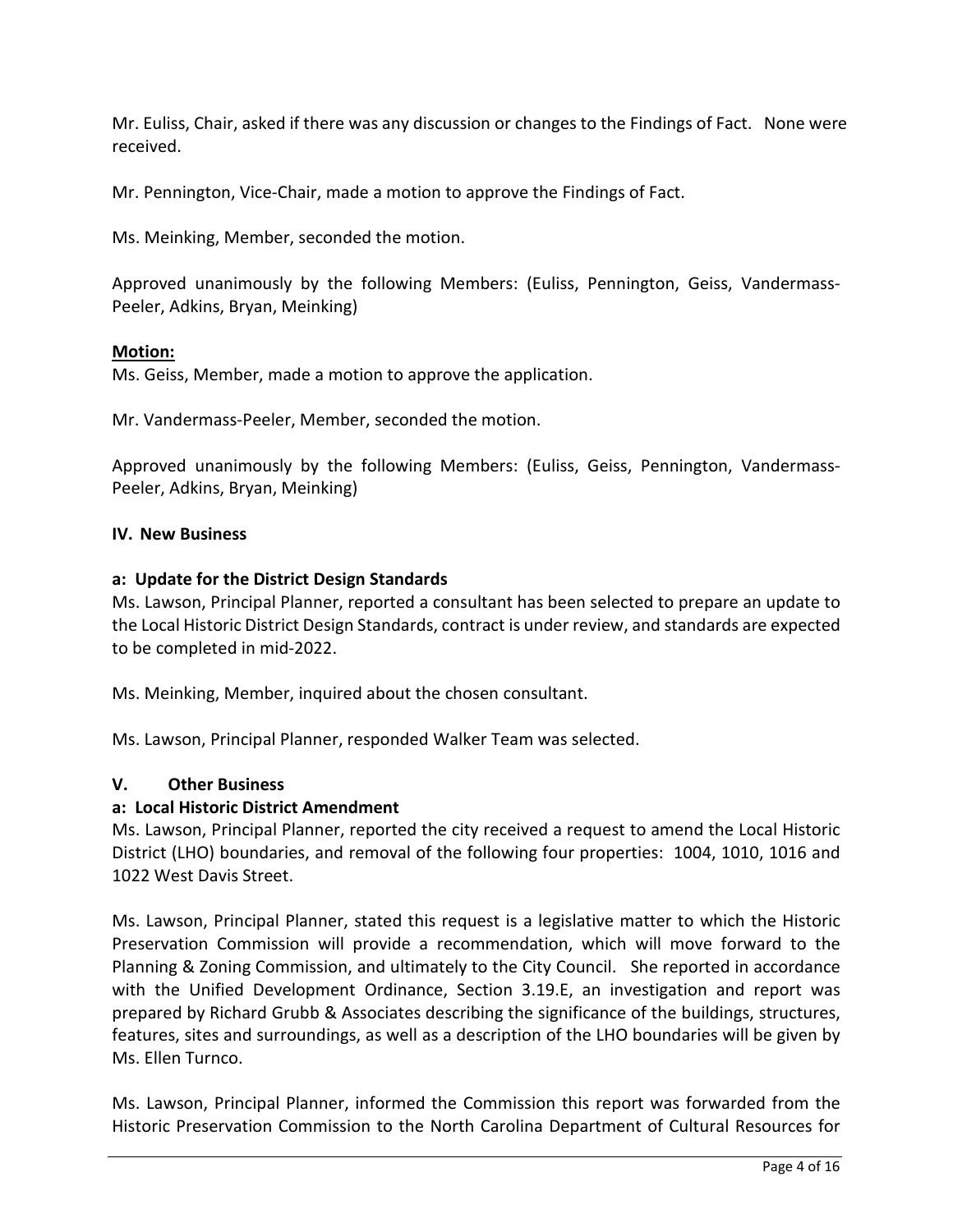their review and 30-day recommendation in accordance with the Unified Development Ordinance, Section 3.19.E.2.c. She stated property owners within 300 feet of the subject properties have been notified. She reported at the January 11, 2022, Historic Preservation Meeting, the members appointed a subcommittee to prepare a draft cover letter/addendum to the consultant's report which has been included to in your packet. She noted this draft will be presented by the subcommittee for adoption during this meeting.

Ms. Lawson, Principal Planner, reported the city has received 81 written comments at this time which have been forwarded to the HPC, applicants, and all written comments will be included in the records. She reiterated this request is a legislative matter to which the Historic Preservation Commission will provide a recommendation, which will move forward to the Planning & Zoning Commission, and ultimately to the City Council will decide.

Ms. Ellen Turnco, Consultant of Richard Grubb & Associates, presented the investigation and report describing the purpose of the report, significance of the buildings, structures, features, sites, and surroundings, as well as a description of the Local Historic District boundaries. She provided a brief history of the properties excluded in the LHO boundaries around the edges and the time they were removed. She shared images of the location of the properties requesting to be removed and summarized the National Registry of Historic Places (NHRP) determination criteria.

Ms. Turnco, Consultant, weighed in on the questions presented to Richard Grubb & Associates from the City and highlighted the following:

# *How would the removal of the properties affect and impact the neighborhood/district?*

- Removal of these specific properties would erode the district's historical identity as the home of Burlington's most prominent industrialists (NRP Criteria A and B). Removal of the properties would be less impactful on NRHP Criterion C.
- The subject properties are both contiguous to one another and located on a city block situated at the edge of the district. Unlike the removal of individual parcels from the middle of an overlay district, removal of these edge parcels would not leave "holes" at the district's center.

# *What precedents would removal of these properties create for future request for removal from the district*?

• Removing the subject four properties from the LHO district may be a catalyst for future requests for removal.

*What could occur on the subject properties if they are removed from the district, such as demolition and new development?* 

• LHO zoning is the best means for managing change within historic areas identified by the community as essential to its character. Such zoning maintains continuity in a property's protection through changes in property ownership and tenancy. While the applicant's care and maintenance of the subject properties has been stellar, there is no guarantee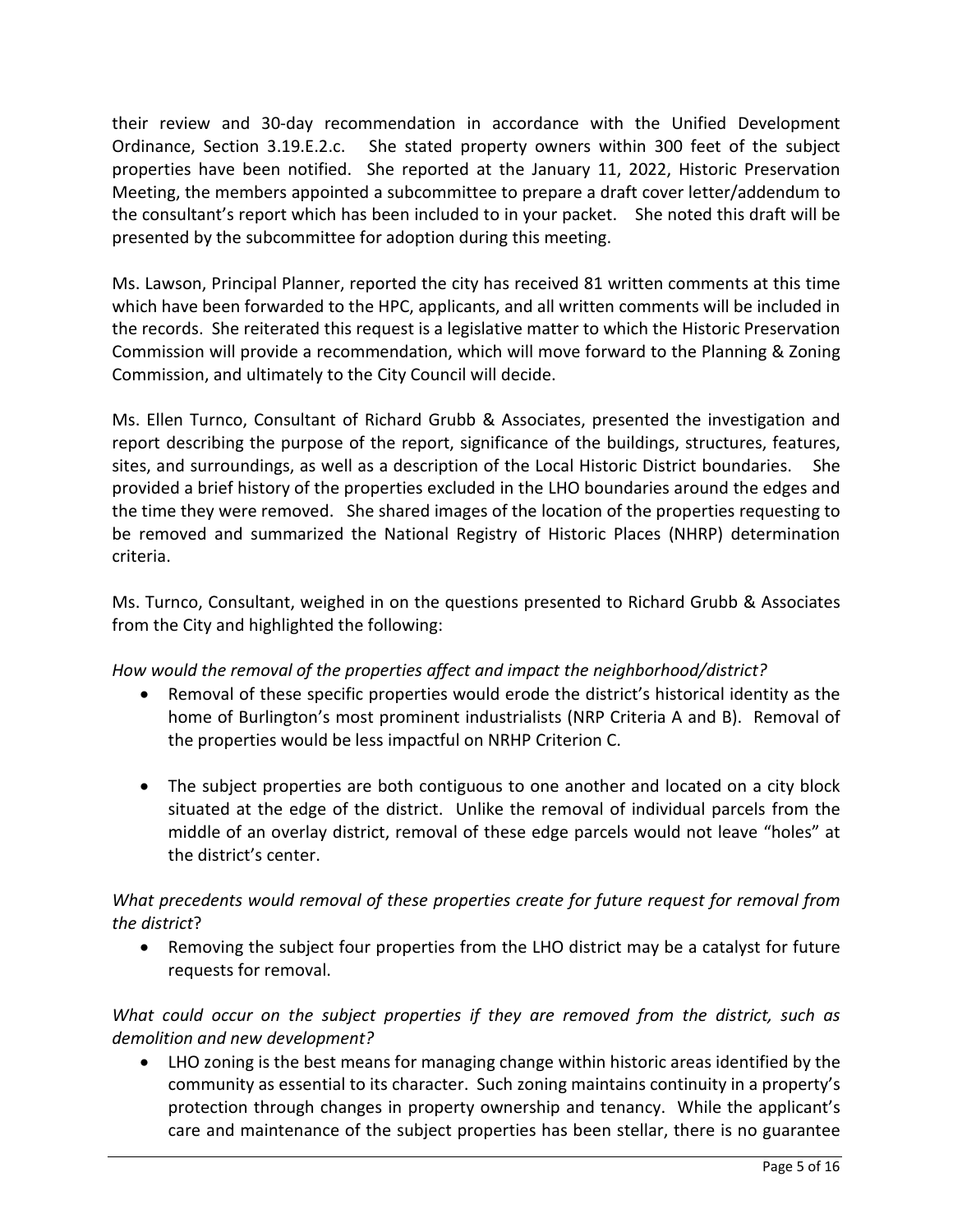that future owners of tenants will not substantially remodel or demolish the properties should they be removed from the LHO district.

# *What the financial/other impact could be on the subject properties if they are no removed from the district?*

• The maintenance and repair of historic buildings can be more expensive than new construction. The costs of repairing or replacing products such as slate roofs or true divided light windows can add up. The costs of historic materials are illustrated in homeowner insurance policies because insurance companies total up the cost of replacing historic structures instead of simply replacing a recently constructed structure. The costs of maintaining a historic property can be compounded by the cost of hiring specialists along with the hidden costs of the COA process.

*How does the Comprehensive Plan address the removal of the subject properties?* 

- Recommendation 1: Encourage the preservation and continued use of the historic buildings, districts, landmarks, and landscapes through local protection.
- Recommendation 2: Support the historic rehabilitation efforts of private property owners.

In conclusion, Ms. Turnco summarized the following recommendations:

- Continued education for the HPC, City staff, and property owners
- Streamline City processes and improve the Design Standards
- Promote economic incentives for property owners (local grants, individual landmark designation, rehab tab credits, easements, and other creative ideas)
- The district should remain as is, and that the request be denied.

The full report can be found within the February 8, 2022 Meeting Agenda Packet on the City of Burlington website at the following link: https://www.burlingtonnc.gov/2178/Historic-Preservation-Meeting-Agendas.

Mr. Euliss, Chair, called for any questions from Commission members for the consultant.

Mr. Pennington, Vice-Chair, inquired how the removal of these properties will affect the district in terms of variety, density, and architectural styles and asked for clarification on 1022 West Davis Street, to that point.

Ms. Turnco, Consultant, responded the historic district would be eroded with the removal of these properties, association with the Gant family is lost, but with 150 more properties, this area can continue to be a cohesive historic district.

Ms. Lawson, Principal Planner, recommended taking comments or questions for the consultant from the applicants.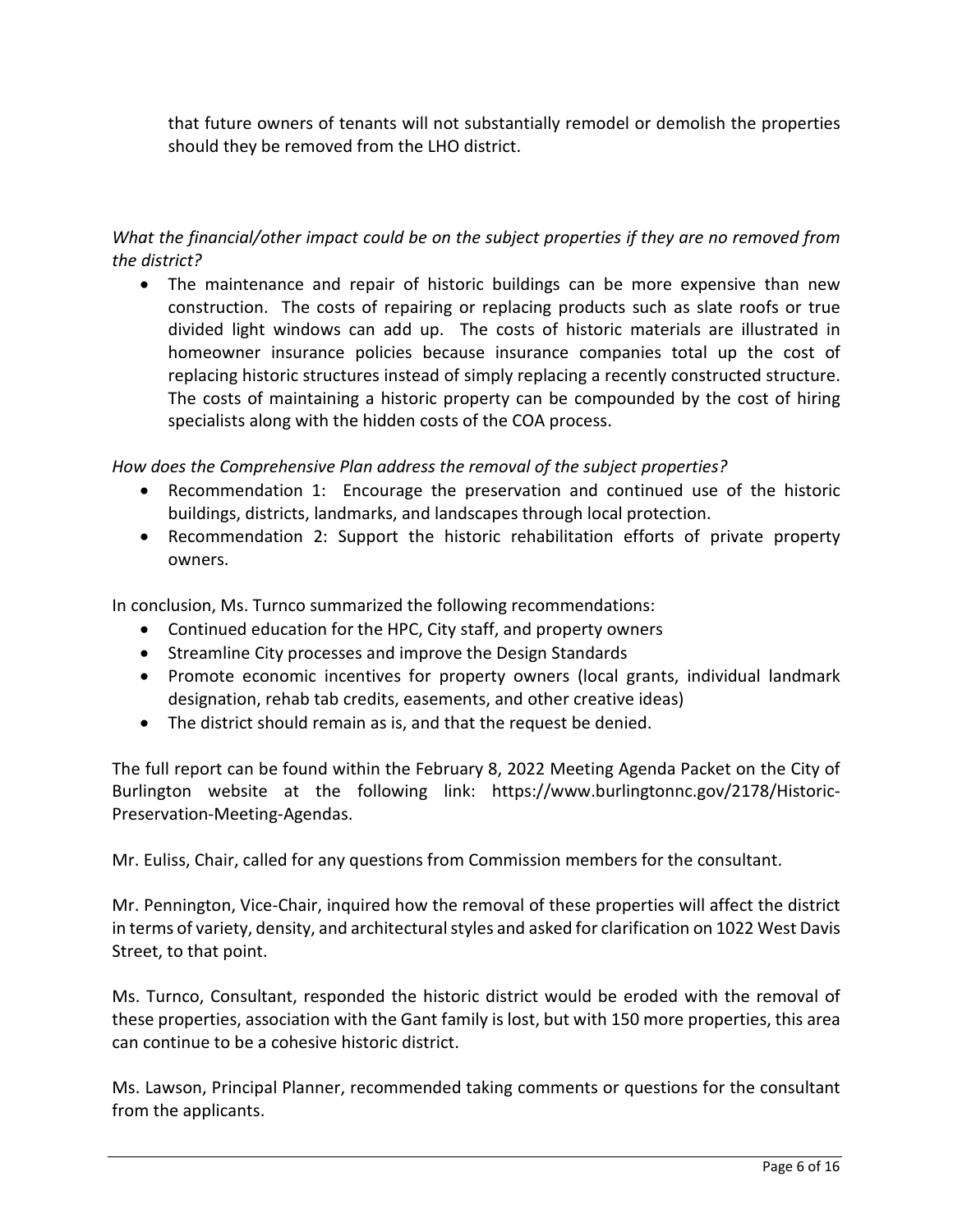Mr. Euliss, Chair, concurred.

Ms. Emily Robinson and Mr. Patrick Robinson, Applicants for 1004 West Davis Street, expressed appreciation for the work on the report, how it adequately summarizing concerns shared, and objective and interesting with the history provided with the formation of the National Registry. She inquired about the removal of 508 West Davis Street at the owner's request in 1998 and asked if a cascading event of other requests of removal following that request was made and approved by City Council.

Ms. Turnco, Consultant, responded there did not appear to be additional requests until now.

Ms. Robinson, Applicant, commented on concerns amongst the community about the negative impact on property values if their application for the LHO amendment is approved. She stated they have read letters from neighbors and members of the public that express concern about that and inquired if the research in this report points to that happening.

Ms. Turnco, Consultant, responded there are some sources cited in the report about how local and national registry designation can elevate property values over time but don't have anything specifically in the report about how removal of the properties would decrease the property values.

Ms. Robinson, Applicant, commented on the report citing the benefits in terms of property values remaining within the district and stated that seemed to be implied to the applicants and that it should be considered that leaving it within the district boundaries could possibly elevate their property values.

Ms. Turnco, Consultant, responded the report says the historic district, as a whole, supports stable property values.

Mr. Allen Gant, Applicant for 1022 West Davis Street, stated he had no questions for the consultant at this time.

Ms. Lawson, Principal Planner, called for questions or comments from the public in attendance for the consultant.

# **Public Comments for Consultant:**

Ms. Molly Whitlatch, Public Comment for 912 West Davis Street, Burlington, inquired about the removal of the church located at 508 West Davis Street and if that request for removal was without cause, could others be removed without any cause or reasoning setting a precedence.

Ms. Turnco, Consultant, responded the removal of the church property was a request of the property owner and the records researched didn't reflect the reasoning.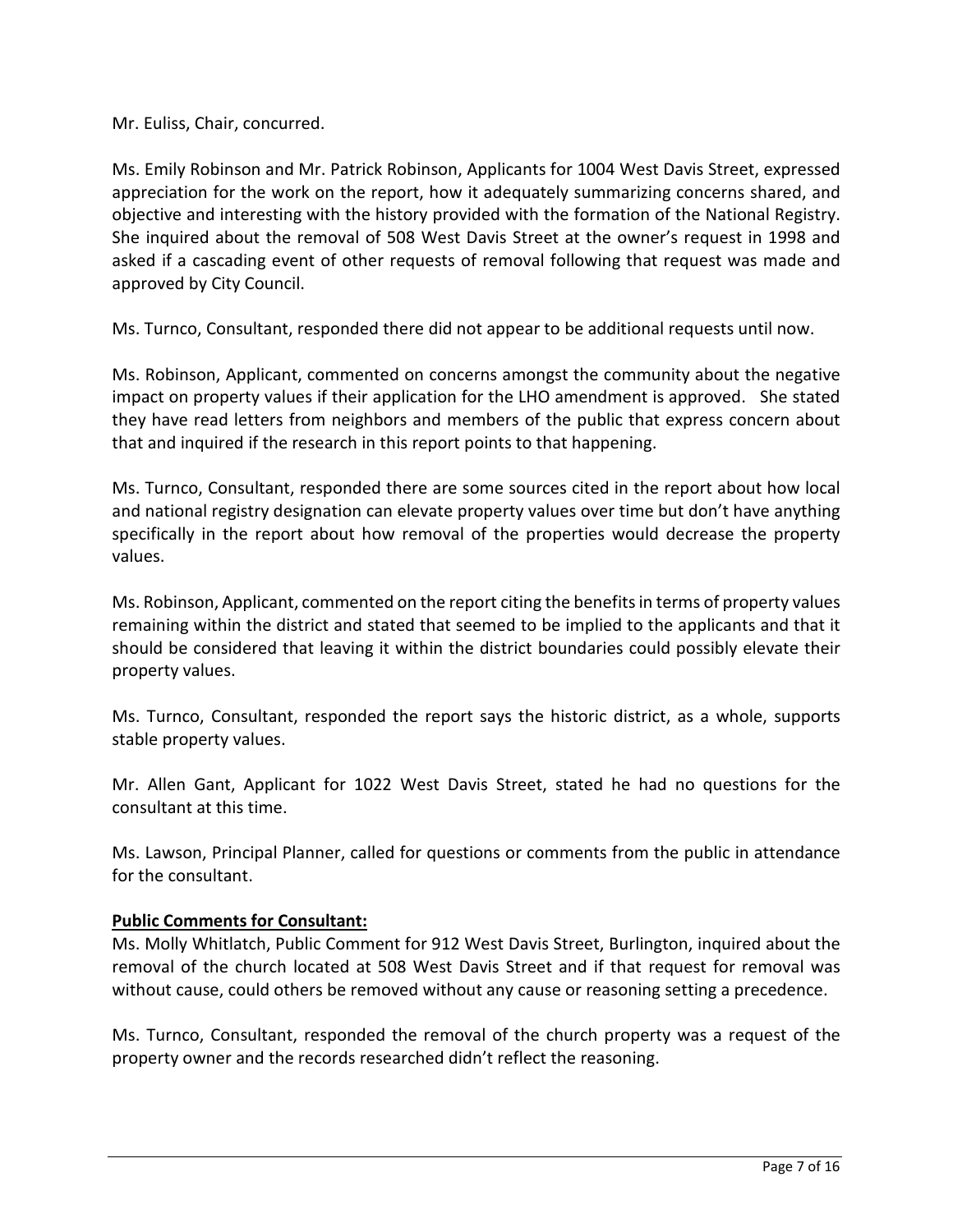Ms. Whitlatch, Public Comment, inquired if other properties request to be removed without cause with the precedence set, would additional properties being removed weaken the districts value.

Ms. Turnco, Consultant, addressed the issues of spot zoning and explained how the benefits of the district would be altered if that were the case.

Ms. Whitlatch, Public Comment, inquired about the comments on the potential impact if these properties were removed and manor of which that block could be developed once no longer in the historic district.

Ms. Turnco, Consultant, responded those properties could be developed based on underlying zoning requirements at that time.

Ms. Helen Walton, Public Comment with no address given, asked to address the removal of the Presbyterian Church. She stated she was the Chair of the Commission at that time and informed the Commission that the Presbyterian Church requested removal based on the logic that they were not fifty years old at the time and the national registry guidelines stated properties within the district should be fifty years or older. She explained the Catholic church across the street was not in the district either and because the building was newer, it was approved locally and by the state.

Mr. Ian Baltutis, Public Comment for 702 W. Davis Street, Burlington, inquired about national trends of historic districts and inquired if they were shrinking or communities desiring to protect and preserve historic properties.

Mr. Turnco, Consultant, responded there is a lot of interest across the state of having local historic districts, currently over one hundred in the state of North Carolina, and many municipalities with a concentration of historic buildings, if identified as importance to that community, is something that is pursued.

There were no further questions for the consultant.

Mr. Euliss, Chair, called for comments or statements from the applicants to address the Commission or public.

# **Public Comments by the Applicants:**

Mr. Robinson, Applicant, spoke on the outpouring of letters from community members expressing concerns about the removal of these properties and shared their interest in preservation, the hard work, efforts, and projects accomplished to enhance and preserve their home. He shared background on the negative experiences they have had in 2017 and 2021 with the Certificate of Appropriateness process, issues holding them up on roof repairs related to the Historic District design standards, requirements for a major COA that requires approval by the Historic Preservation Commission and noted the importance of these experiences for their application. He commented on the City's approval process, increased costs of goods to complete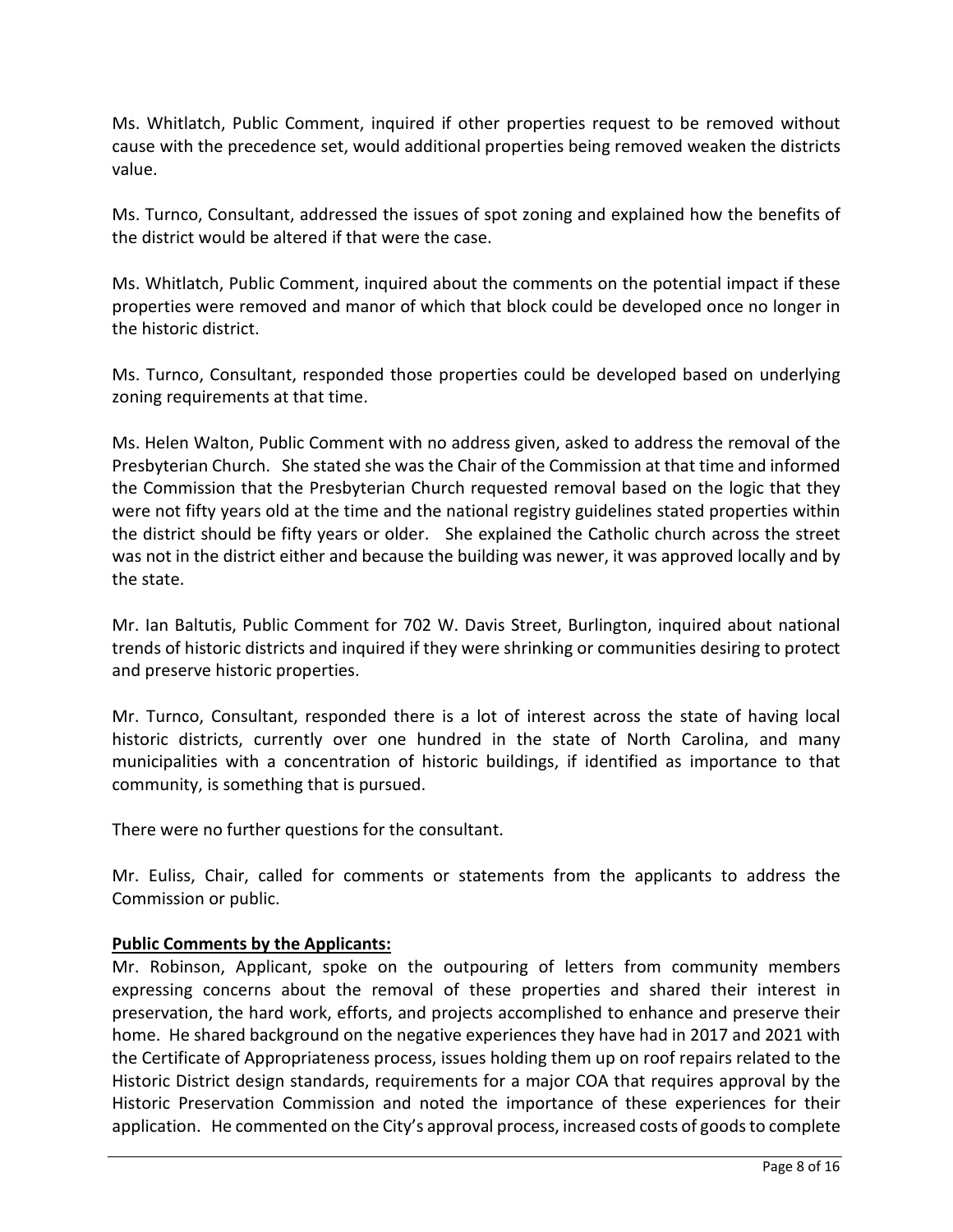their project, weather related issues causing continued damages, and time involved to repair the roof and meet the requirements of these processes.

Ms. Robinson, Applicant, commented on their application for a LHO amendment, explained their property will remain in the national registry boundaries and they will continue to maintain their home for historical significance. She commented on property value concerns, district boundaries, design standards, COA processes and efforts of the work on homes in the historic community.

Mr. Gant, Applicant, expressed appreciation to the Historic Preservation Commission and the City of Burlington staff. He commented on the bureaucracy, rules, standards, and adoption of new technologies, constitutional rights of property owners to do what their next-door neighbors can do. He addressed the time and approvals process to date and design standards used in Burlington, last updated in 1995, with a contract in progress for an update to those standards.

Mr. Gant, Applicant, spoke about changes that have taken place since then, 3D printing, synthetic materials used around the nation, and other enhancements not allowed in the current design standards. He expressed appreciation of Ms. Turnco's assessment of the historic district. He shared history of the properties owned by himself and family, the percentage of vacancies in the district, and explained the boundaries surrounding his properties. He addressed COA processes as it relates to his properties, the importance of discussion under the current standards, and use of common-sense approach. He addressed design standards, variances, time and costs associated with being in the district. He commented on the increased expense of projects and delays to projects at 1022 West Davis Street to use original product because of the costs involved. He addressed the precedence set by the removal of the Presbyterian Church. He commented on properties that deteriorated in the district, those vacant and demolished, and the value of the properties that are continually maintained by members of this community.

Mr. Euliss, Chair, asked Mr. Gant to conclude the comments to allow time for additional public comments.

Mr. Gant, Applicant, concluded comments, requested a commonsense approach, update to design standards, expressed similar concern over negative experiences in the City's process like the Robinson's, and indicated his full written comments could be provided to Jamie Lawson.

Ms. Robinson, Applicant, commented since their application was submitted in June of 2021 they have come before the Commission five times, attended every meeting and work session to respond to questions of the Commission and have yet to receive any. She encouraged dialogue with the Commission and invited questions from the Commission.

Mr. Euliss, Chair, addressed the dialogue and explained there is a difference in keeping that to the point and facts, and reiterated the intention is for everyone to be able to speak and comment.

Mr. Pennington, Vice-Chair, noted the importance of the public in attendance being allowed to speak and endorsed moving along.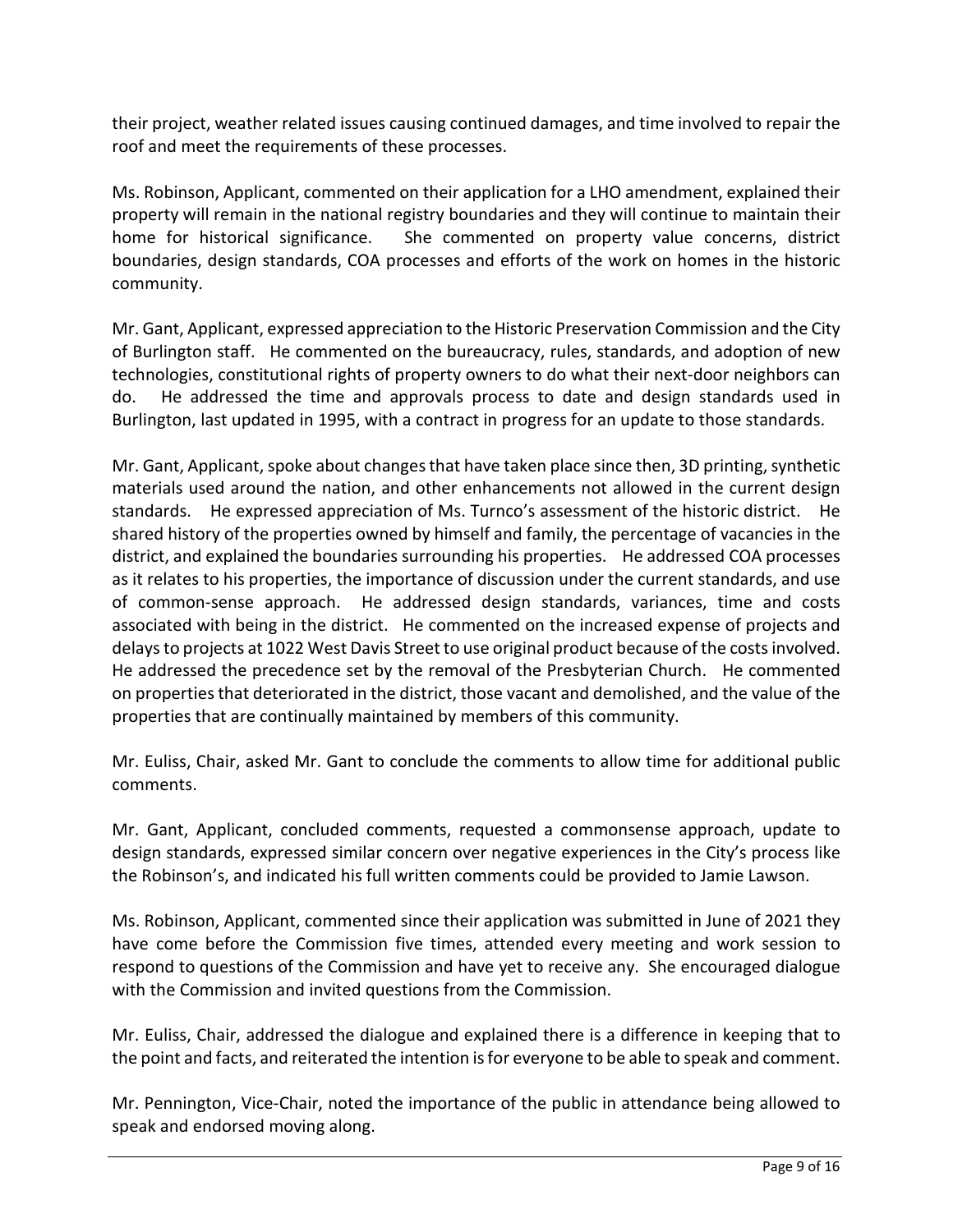Ms. Robinson, Applicant, asked the Commission what gives rise to the concern that if their applications were approved that they will have a slew of other applications submitted.

Mr. Pennington, Vice-Chair, responded this will be a precedent setting act. He stated the Presbyterian church has been cited as a structure with an entirely different character as Ms. Helen Walton pointed out which is why they are being very careful about the precedents being set here. and era details provided tonight by Mr. Robinson are not part of the application.

Ms. Robinson, Applicant, stated the Presbyterian church was significant based on Ms. Turnco's report in setting the boundaries. She addressed the draft started by the Commission and inquired about the use of the word "deleterious" and stated that's the last thing they would want to do their neighbors and other homeowners in the area. She asked the Commission what about their application would harm their neighbors.

Mr. Pennington, Vice-Chair, reiterated the precedence issue, concerns about doing so within the neighborhood, and the potential for other cascading affects that would result from this.

Mr. Euliss, Chair, addressed concerns related to future projects at these properties and potential issues with what would be allowed if these properties were removed.

Mr. Pennington, Vice-Chair, stated the Robinson's have been exemplary property owners but won't own this property in perpetuity which is also a concern.

Mr. Vandermass-Peeler commented the decision for the use of that word was based off reading the recommendations of the report that was made and the review of that by the state.

Ms. Robinson, Applicant, inquired after hearing Ms. Turnco's report, does the comfort level change based on the statement that it might erode a portion of the district there would still be a cohesive district without these properties.

Mr. Vandermass-Peeler, Member, responded the recommendation of that report was the request be denied.

Ms. Turnco, Consultant, concurred that is the recommendation to the Commission.

Ms. Robinson, Applicant, asked the Commission if they intend to advocate for the expansion of the NRHP boundary lines as is recommended by the consultant hired for the recent architectural survey conducted in 2021.

Mr. Pennington, Vice-Chair, responded it would be premature to say whether the Commission would or wouldn't, but would anticipate the Commission would concur with such recommendation. He noted the report has not been deliberated to determine so.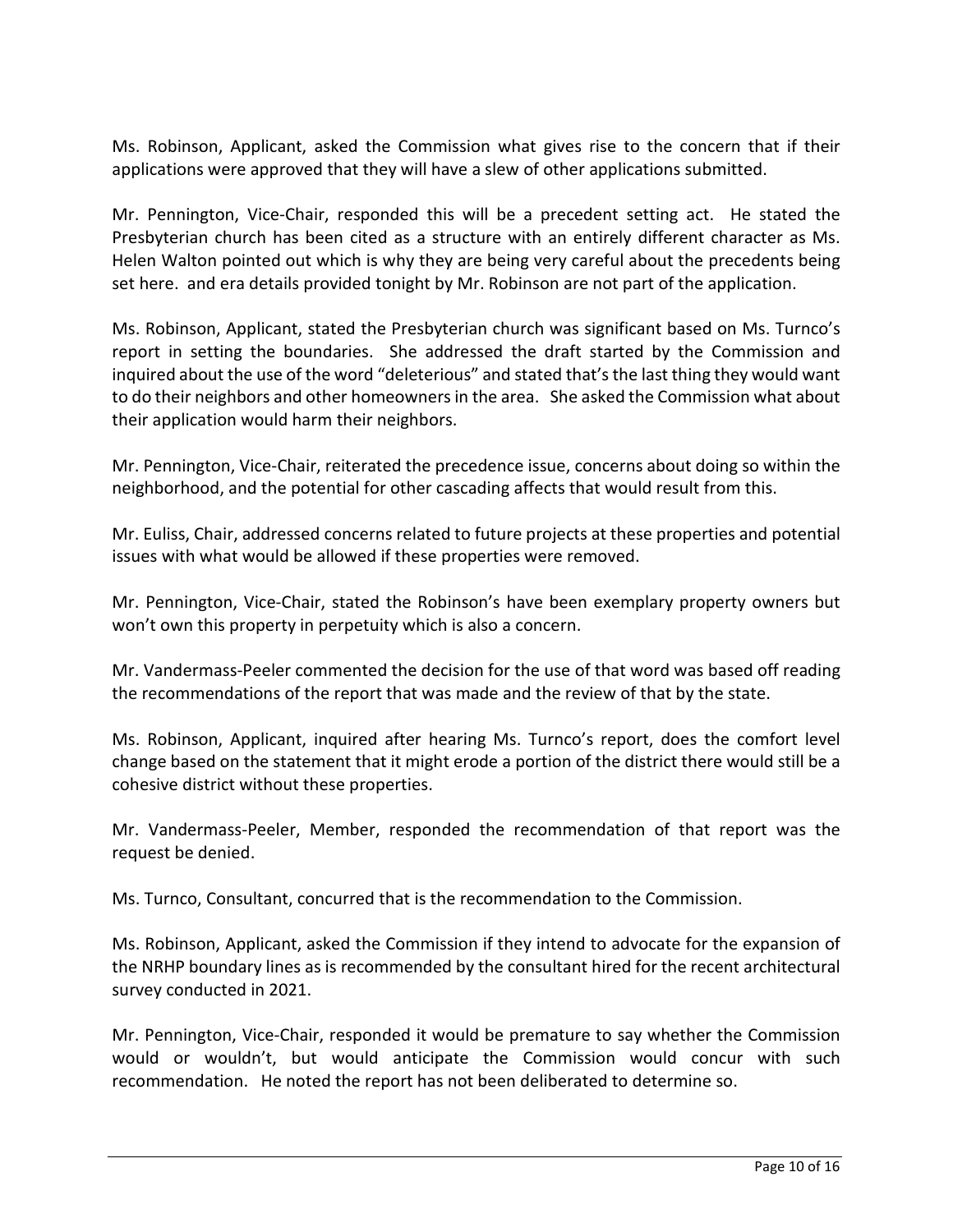Ms. Robinson, Applicant, asked for clarification on the procedures that set the stage for the expansion of the local historic district related to NRHP designation and assignment of a historic district overlay over those boundary lines.

Ms. Lawson, Principal Planner, responded it appears that occurred in the 1980's determination and stated if an alteration is made to the local historic district, it would follow the same process with an investigation report, recommendation by the HPC, Planning and Zoning Commission recommendation, then City Council consideration for approval.

Ms. Robinson, Applicant, commented in regard to the state's response to this report directing the commission to review cause for the applications and inquired what would meet the criteria to establish cause since the draft response from the Commission indicates there is no cause.

Mr. Pennington, Vice-Chair, responded the details provided by Patrick Robinson during tonight's meeting were not part of the application.

Ms. Robinson, Applicant, responded the details weren't included in the application but were shared with Ms. Turnco.

Mr. Euliss, Chair, called for public comments.

# **Public Comments for the Commission**:

*\*All 81 written comments received were provided to the Historic Preservation Commission and the applicants.* 

Ms. Yvonne Whitley, Public Comment for 607 W. Davis Street, Burlington, addressed the properties involved in the request and spoke to the desire to keep them in the district as well represented properties, the COA process, and the importance of communication and participation to make an impact on a positive process.

Ms. Lawson, Principal Planner, asked for a raise of hands of those in attendance that would like to make public comments to assess if a time limit needs to be established.

# **Motion to Set a Time Limit on Comments:**

Mr. Euliss, Chair, called for approval of a time limit on comments to three minutes and allow for written comments to be provided to City staff if additional time is needed.

Mr. Pennington, Vice-Chair, made a motion to set a limit of three minutes to comments.

Ms. Bryan, Member, seconded the motion.

Approved unanimously by the following Members: (Euliss, Pennington, Geiss, Vandermass-Peeler, Adkins, Bryan, Meinking)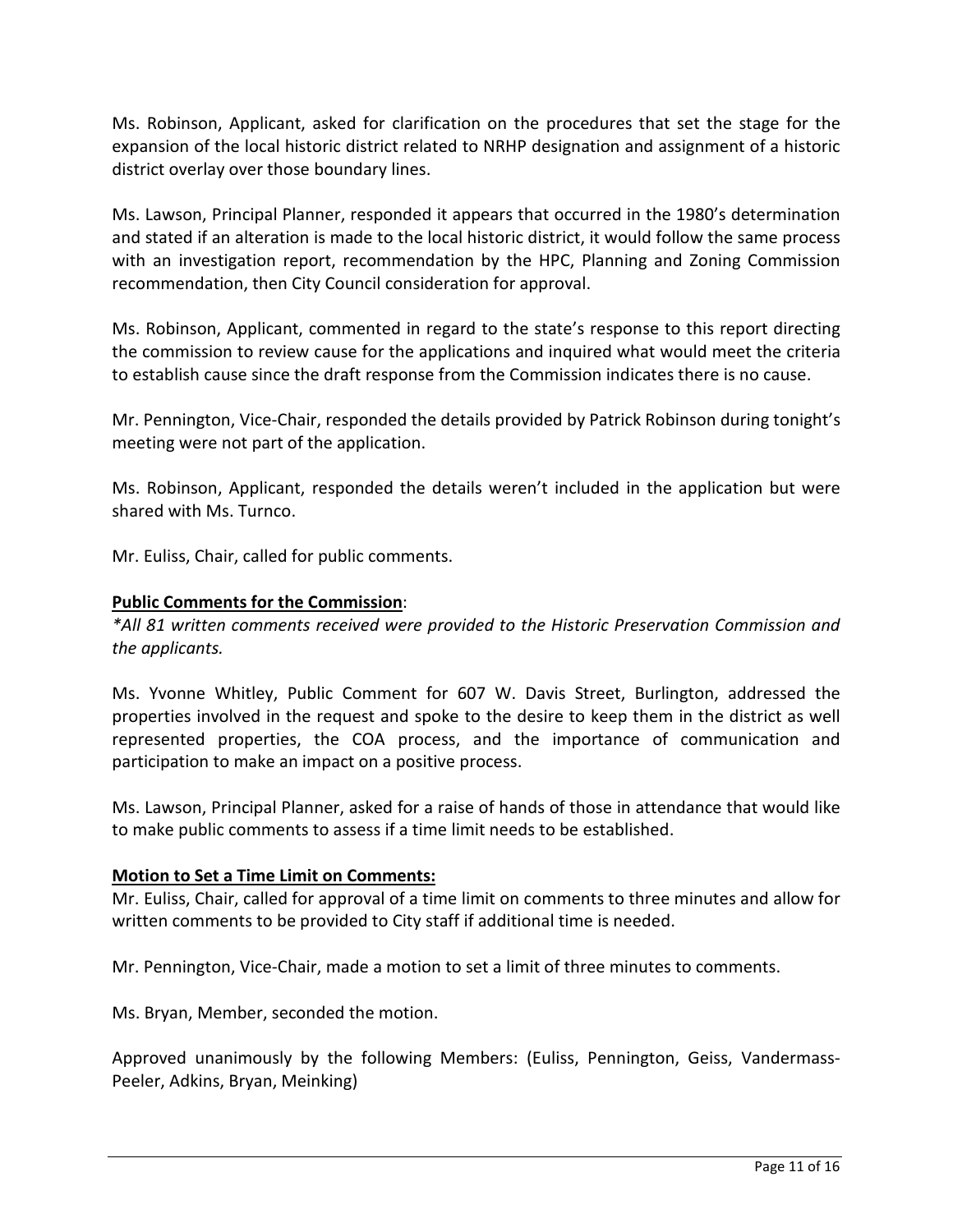# **Public Comments Continued:**

Mr. Jim Clark, Public Comment with no address provided, Burlington, spoke proudly of the applicants' properties, encouraged listening to bringing up standards, allowable materials, and expedite the processes.

Ms. Sue Lazara, Public Comment for 727 West Davis Street, Burlington, spoke in admiration of the applicants' properties, the importance of renovation and preservation of properties, and fully concurs with the consultant's report and report from the state as they relate to the property values of surrounding properties in the district. She spoke on the standards, boundaries that create the overlay, and ways to resolve time sensitive issues for repairs.

Ms. Michele Kobrick, Public Comment for 715 West Front Street, Burlington, spoke on the applicant's comments about awareness of materials and technologies for improvements and encouraged them to bring that to the Commission's attention to help change the process and encouraged investment of City personnel to help with historic planning.

Mr. Ian Baltutis, Public Comment for 702 West Davis Street, Burlington, spoke on the sense of community from the homeowners in the historic community, expressed appreciation in the discussion, the update to the guidelines, and finds as a homeowner and general contractor that Burlington has a nice balance between maintain the historic preservation but also the streamlined flow which was not too burdensome or complicated. He shared his process with getting a COA for a leaking roof and expressed appreciation for the support, advice on selection of good materials, and helping move his home closer to its historic heritage. He urged enlargement of the district, access to tax credits, new grants, and the shared knowledge and support to continue the historic preservation process.

Ms. Faith Grant, Public Comment for 911 West Davis Street, Burlington, spoke on the noticeable improvements to the homes in the district since they arrived in 2016. She commented on the governmental processes and awareness of those processes when they purchased their home. She spoke on the legal precedence of properties leaving the district and hopeful this discussion will lead to applicants help fixing the challenges instead of leaving the district.

Ms. Christy Benson, Public Comment for 622 West Davis Street, Burlington, spoke on common ground to update design standards, expedited way to do major processes, and spoke in opposition of a recommendation of removal of these properties from the historic designation. She commented on compliance with the City's Comprehensive Plan and indicated that the Comprehensive Plan is designed to guide the future of our neighborhoods and historic districts. The included the following comments in the chat during the meeting since she was out of time:

Historic district zoning can help to improve property values by stabilizing and enhancing the neighborhood's character, and it benefits property owners by protecting them from inappropriate changes by other owners that might destroy the special qualities of the neighborhood.

By not locally listing these historic assets, the City loses an opportunity to guide redevelopment and rehabilitation with design regulations."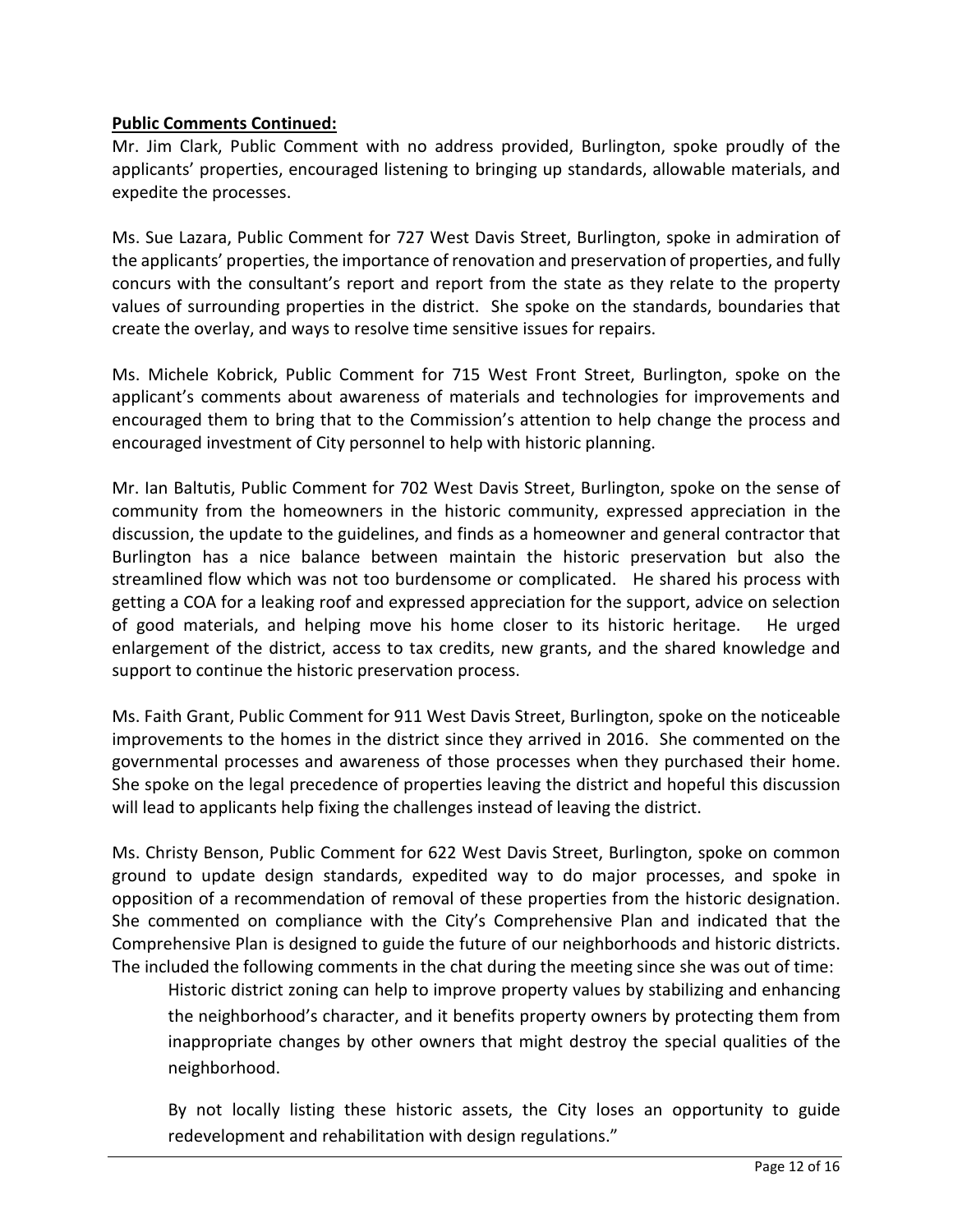AND: GOAL #2 of the entire CP states that a key goal and purpose of the CP is to:

"Encourage the preservation and continued use of historic buildings, districts, landmarks, and landscapes."

Ms. Molly Whitlatch, Public Comment for 912 West Davis Street, Burlington, commented on the threat of piecemeal dismantling of the district, the legal precedent, and guidelines as it relates to historic integrity. She provided a brief history of the beginning phase for establishing updated design standards when she was on the Commission, the flexibility in the current guidelines that can be explored that allow modern replacement materials that have been approved for some of these projects. She asked the Commission to recommend that these applications not be approved.

Ms. Sarah Vincent, Public Comment for 706 West Davis Street, Burlington, spoke on experiences that led them to purchasing a home in a district that has guidelines and expressed appreciation for looking at the current guidelines to help make this district even better after having done so.

Ms. Liz Wells, Public Comment for 800 Block, Burlington, inserted the following comments into the chat: Rather than seceding from the Historic District, why not use your considerable influence to work with the commission to make sensible changes to the "rules" as well as expedite answers to requests made by homeowners.

There were no further public comments.

Mr. Gant, Applicant, addressed many of the comments received, expressed appreciation for the candor, he encouraged a commonsense approach, and is hopeful for a better community.

Ms. Robinson, Applicant, addressed comments received, expressed appreciation for the dialogue, the need for updated standards, and concerns of the applicants for what happens next to keep standards updated with modern times.

Mr. Euliss, Chair, called for the subcommittee report from Mr. Pennington, Vice-Chair.

Mr. Pennington, Vice-Chair, reported that on January 28, 2022, the subcommittee meeting of the Historic Preservation Commission which included the following Commission members met: Vice-Chair Mr. Pennington, Mr. Vandermass-Peeler, and Ms. Meinking. He presented a draft letter that would frame the report that the HPC would submit to the Planning and Zoning Commission, which is the next City body to consider this request. He reported the consensus of the subcommittee was to recommend rejection of these applications. He noted the draft letter has been included in the agenda packet for discussion with the HPC. He moved to consider this letter as the basis for conversation with the HPC to begin to finalize a response to the city.

With no further discussion, the motion was approved unanimously, (Euliss, Pennington, Geiss, Vandermass-Peeler, Adkins, Bryan, Meinking)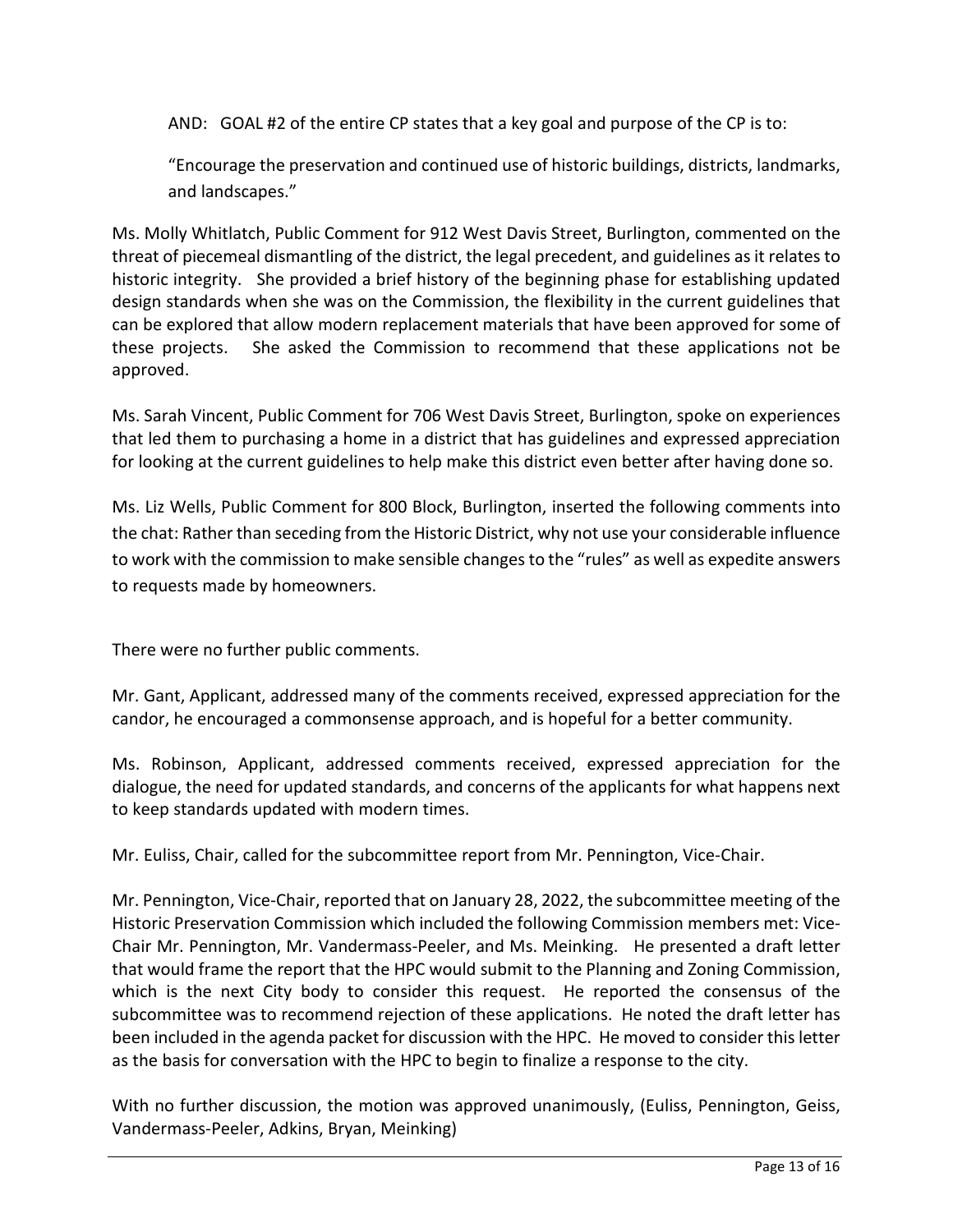Mr. Pennington, Vice-Chair, called for any editorial revisions, additions, or deletions from the letter.

Mr. Pennington, Vice-Chair, suggested the following edits:

- *To itemize what was included in this report as follows*: *Included in this report please find the following materials:* 
	- *1. The letter recommending rejection of the proposals from the HPC*
	- *2. The original property removal applications from property owners in the 1000 block of W Davis Street*
	- *3. The Property Removal Study recommending rejection of these applications and a set of improvements to Historic Preservation processes in the city*
	- *4. Responsesfrom the state of North Carolina Historic Preservation Office recommending rejection of these applications*
	- *5. Correspondence consisting of 81 pieces from residents of Burlington and other interested parties, at recommending rejection of these applications. This correspondence includes: (1) Letter from Preservation NC, (1) Letter from Preservation Burlington, (43) letters from residents within the LHD (West Davis/Fountain Place Historic District), (13) letters from residents within the LHD (Glencoe Historic District), (23) letters from Burlington residents outside the historic district*

Mr. Pennington, Vice-Chair, made a motion to approve the suggested edits.

Mr. Vandermass-Peeler, Member, seconded the motion.

Approved unanimously by the following Members: (Euliss, Pennington, Geiss, Vandermass-Peeler, Adkins, Bryan, Meinking)

Ms. Lawson, Principal Planner, inquired about letters received and asked how to address any letters received after this letter. She recommended any future letters be recognized but noted that they are not part of the letter provided by the HPC. She stated all letters or comments received would be forwarded to the Planning and Zoning Commission.

Ms. Meinking, Member, inquired if the minutes would be provided to the Planning and Zoning Commission.

Ms. Lawson, Principal Planner, responded depending on the timing of the Planning and Zoning Commission Meeting, the minutes would be in draft format until formally approved by the Historic Preservation Commission at their next meeting.

Mr. Pennington, Vice-Chair, included an item to add to the subcommittee's letter regarding the minutes as follows;

• *The draft (unapproved) minutes of the February 8, 2022, Historic Preservation Commission minutes*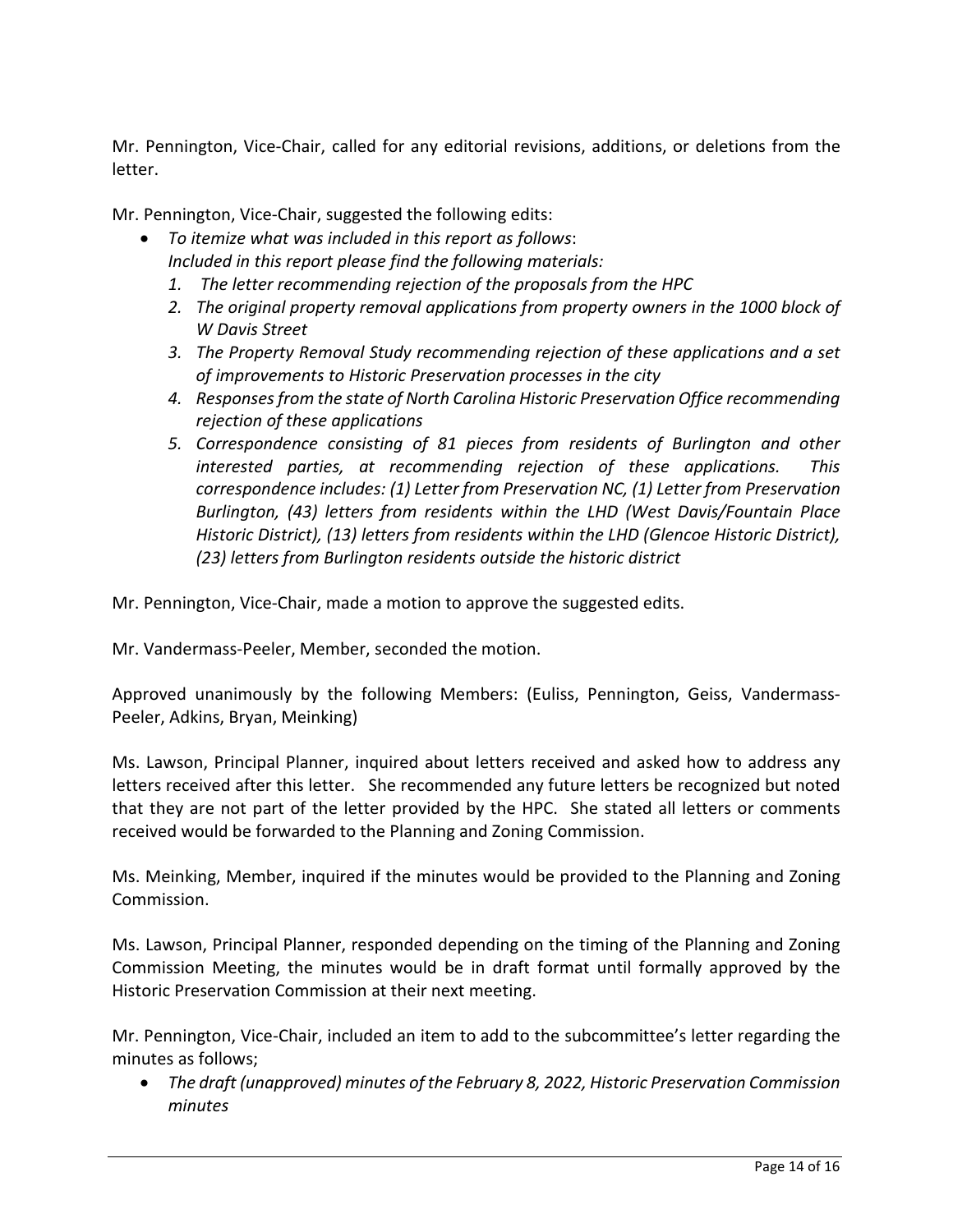Mr. Euliss, Chair, called for a motion to approve the amendments to the letter.

Ms. Geiss, Member, made a motion, seconded by Ms. Bryan, Member, to approve the amendments to the letter as written.

Approved unanimously by the following Members: (Euliss, Pennington, Geiss, Vandermass-Peeler, Adkins, Bryan, Meinking)

Mr. Pennington, Vice-Chair, shared another amendment as follows:

• *5. The HPC has received an overwhelming public response as it prepared to consider these applications for removal; to date this overwhelming volume of correspondence is unanimous in urging rejection of these applications, the preservation of the integrity of the West Davis/Fountain Place Historic District, and the protection of property values in the City of Burlington. We note that this correspondence indicates a very broad range of reasons – personal, legal, economic, ethical, and financial – that cannot be readily summarized in this report, and we urge the Planning and Zoning Commission and the City Council to review carefully this record of public opinion in this matter.* 

Mr. Vandermass-Peeler, Member, made a motion to approve the amendment.

Ms. Bryan, Member, seconded the motion.

Approved unanimously by the following Members: (Euliss, Pennington, Geiss, Vandermass-Peeler, Adkins, Bryan, Meinking)

Mr. Euliss, Chair, called for motion to approve the finalized official letter that provides the HPC's recommendation on this item will be provided to the Planning and Zoning Commission and the City Council.

Ms. Geiss, Member, motioned to approve the finalized letter.

Ms. Bryan, Member, seconded the motion.

Approved unanimously by the following Members: (Euliss, Pennington, Geiss, Vandermass-Peeler, Adkins, Bryan, Meinking)

Mr. Pennington, Vice-Chair, addressed those in attendance, expressed appreciation to the members of the public, the applicants, and stated he will advocate for a deliberative process and inclusive with the design standards, concurs that HPC process has not allowed for a lot of deliberation, and there is broad consensus to push through such a process going forward.

Mr. Euliss, Chair, expressed appreciation to the applicants for their time and input.

Mr. Gant, Applicant, expressed appreciation for the deliberation, for the work involved in this long process. He stated he would not send written comments to Ms. Lawson since the HPC has